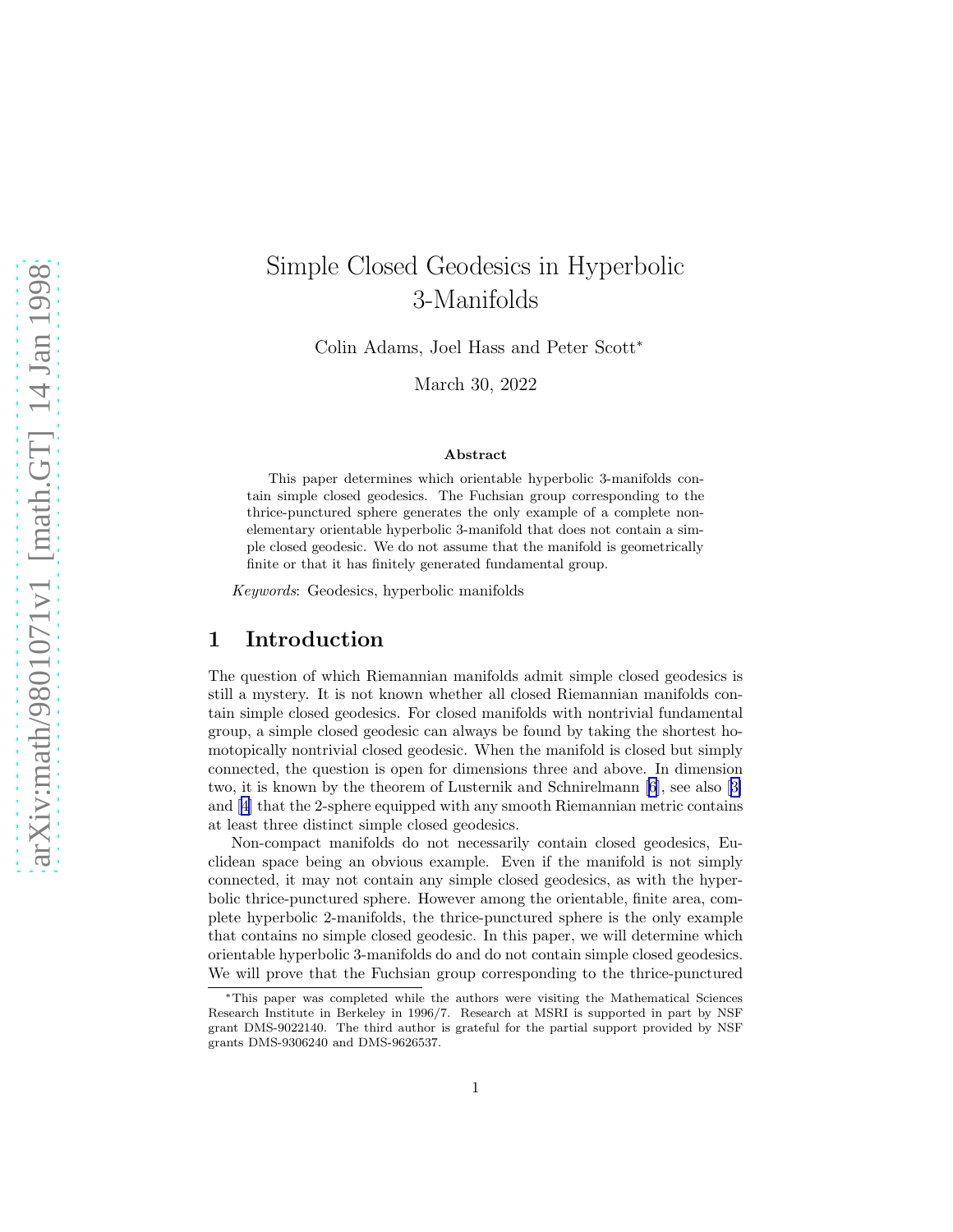<span id="page-1-0"></span>sphere generates the only example of a complete non-elementary orientable hyperbolic 3-manifold that does not contain a simple closed geodesic. We do not assume that the manifold is geometrically finite or even that it has finitely generated fundamental group. The simple closed geodesic which we produce arises from an interesting class of elements of the fundamental group. It is the shortest closed geodesic corresponding to a screw motion induced by the action of the fundamental group on hyperbolic 3-space.

In proving our result, we use geometric methods to obtain results about isometries of hyperbolic 3-space. These results apply to elliptic, as well as to parabolic and loxodromic isometries, and we state them in full generality.

A related question is whether a hyperbolic 3-manifold always contains a non-simple closed geodesic. In [\[2](#page-5-0)], Alan Reid and Ted Chinburg utilized arithmetic hyperbolic 3-manifold theory to construct examples of closed hyperbolic 3-manifolds in which every closed geodesic is simple.

We will be working with orientable 3-manifolds, so all of the isometries discussed will be orientation preserving. A *screw motion* in hyperbolic space is an isometry that has two fixed points on  $S_{\infty}^2$ , and is the composition of a nontrivial translation and nontrivial rotation along the geodesic with those fixed points as endpoints. In the language of Kleinian groups, it is a loxodromic isometry that is not hyperbolic. A *non-screw motion* will be any isometry of hyperbolic space that is not a screw motion. Note that an isometry is a nonscrew motion if and only if it preserves an oriented plane in  $H^3$ . Moreover, if an orientation preserving isometry is represented by a matrix in  $SL(2, C)$ , then it is a non-screw motion if and only if its trace is real.

A natural place to look for a simple closed geodesic is to take the shortest essential closed curve in a manifold, if such a curve exists. If it has selfintersections, one can perform a cut and paste at a singular point to create shorter curves. The problem with this line of argument is that these shorter curves may represent parabolic elements of the fundamental group, and thus not be homotopic to a closed geodesic. The basic method of our argument is to show that the shortest screw motion, if it exists, does in fact give a simple closed geodesic. In geometrically infinite manifolds, a shortest screw motion may not exist, but an approximation argument extends the proof to this case.

## 2 Non-screw motions of  $H^3$

In this section we examine the subgroups of the isometry group of  $H^3$  which are generated by elements that preserve some oriented plane.

**Lemma 1** Let  $\alpha$ ,  $\beta$  and  $\alpha\beta$  be non-screw motions of  $H^3$ . If  $\alpha$  and  $\beta$  do not *share a fixed point in*  $H^3 \cup S^2_{\infty}$ , then they preserve a common oriented plane, *and the group*  $\langle \alpha, \beta \rangle$  *consists of non-screw motions which preserve this plane.* 

Proof: We will give a geometric proof of this result. Every orientation preserving isometry of  $H^3$  can be represented as the product of 180<sup>o</sup> rotations about two axes in hyperbolic space. Call such a rotation a *half-turn.* If the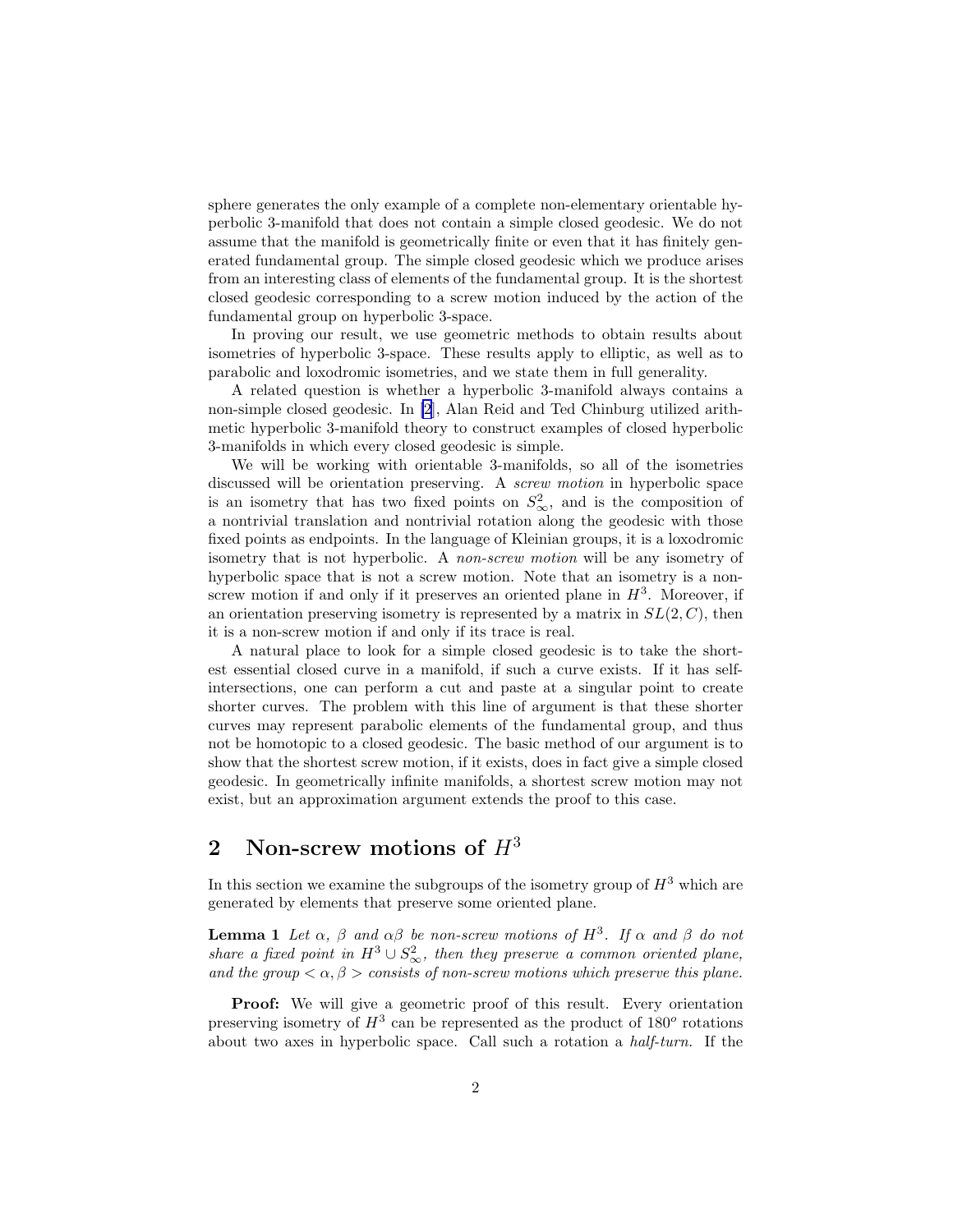<span id="page-2-0"></span>isometry is parabolic, both half-turn axes pass through the parabolic fixed point. The second endpoint of one of the half-turn axes can be chosen arbitrarily. If the isometry is hyperbolic or elliptic, both half-turn axes pass perpendicularly through the axis of the isometry. One of the half-turn axes can be chosen arbitrarily subject to this property. If the isometry is elliptic, the two half-turn axes intersect the axis of the given isometry in the same point. Let  $r_l$  denote the half-turn with axis l. Our hypothesis that  $\alpha$  and  $\beta$  have no common fixed points implies that, in any combination of these cases, we can choose half-turns  $r_{\alpha_1}, r_{\alpha_2}$  for  $\alpha$  and  $r_{\beta_1}, r_{\beta_2}$  for  $\beta$  such that  $r_{\alpha_2} = r_{\beta_1}$ . This choice determines the half-turns  $r_{\alpha_1}$  and  $r_{\beta_2}$ . Then  $\alpha\beta = r_{\alpha_1}r_{\alpha_2}r_{\beta_1}r_{\beta_2} = r_{\alpha_1}r_{\beta_2}$ . Note that if a hyperbolic isometry  $\alpha$  is expressed as a product of two half-turns  $r_{\alpha_1}, r_{\alpha_2}$  as above, then  $\alpha$  is non-screw if and only if  $\alpha_1$  and  $\alpha_2$  lie in a common plane.

Suppose that all three of  $\alpha$ ,  $\beta$  and  $\alpha\beta$  are either parabolic or elliptic. In order that  $\alpha\beta$  be parabolic or elliptic, it must be that  $\alpha_1$  and  $\beta_2$  have a point in common, possibly on the sphere at infinity. Thus, the three axes  $\alpha_1, \alpha_2$  and  $\beta_2$  create a triangle in  $H^3$  and the product of any two of the half-turns about them preserves the oriented plane containing that triangle.

Suppose next that exactly two of  $\alpha$ ,  $\beta$  and  $\alpha\beta$  are parabolic or elliptic. Since the inverse of a parabolic or elliptic element is parabolic or elliptic, we can rename the elements so that  $\alpha$  and  $\beta$  are parabolic or elliptic. Then  $\alpha_1$ and  $\alpha_2$  share a common point, as do  $\beta_1(=\alpha_2)$  and  $\beta_2$ . Since  $\alpha\beta$  is non-screw,  $\alpha_1$  and  $\beta_2$  lie in a common plane. As two distinct points on  $\alpha_2$  also lie in this plane, so does  $\alpha_2$  itself. As before, the product of any two of the half-turns about  $\alpha_1, \alpha_2$  or  $\beta_2$  preserve this oriented plane.

In the case where exactly one of  $\alpha$ ,  $\beta$ ,  $\alpha\beta$  is parabolic or elliptic, we can assume that it is  $\alpha$ . Then  $\alpha_1$  and  $\alpha_2$  share a common point, while  $\beta_1(=\alpha_2)$  and  $\beta_2$  lie in a common plane P. Moreover  $\alpha_1$  and  $\beta_2$  also lie in a common plane Q. If P and Q are distinct, they intersect in a line passing through  $\alpha_1 \cap \alpha_2$ , and this line must equal  $\beta_2$ . Thus  $\alpha_1, \alpha_2$  and  $\beta_2$  have a common point, which must be fixed by both  $\alpha$  and  $\beta$ , contradicting our hypothesis. If  $P = Q$ , then  $\alpha_1, \alpha_2$ and  $\beta_2$  all lie in this plane, and the product of any two of the half-turns about them will preserve this oriented plane as required.

The final case occurs when none of  $\alpha$ ,  $\beta$  and  $\alpha\beta$  are parabolic or elliptic. In this case each pair of axes from  $\alpha_1, \alpha_2$  and  $\beta_2$  are disjoint, even at infinity, but share a common plane. Let P denote the plane containing  $\alpha_1$  and  $\alpha_2$ , let Q denote the plane containing  $\alpha_2$  and  $\beta_2$ , and let R denote the plane containing  $\alpha_1$ and  $\beta_2$ . Let  $\lambda$  denote the common perpendicular line segment between  $\alpha_1$  and  $\alpha_2$ . Let  $\Pi$  denote the plane which contains  $\lambda$  and is orthogonal to P. Then  $\Pi$  is also orthogonal to each of Q and R. If  $Q \neq R$ , it follows that  $\Pi$  is orthogonal to  $Q \cap R = \beta_2$ . The product of any two of the half-turns about  $\alpha_1, \alpha_2$  and  $\beta_2$  will preserve this oriented plane as required. If  $Q = R$ , then  $\alpha_1, \alpha_2$  and  $\beta_2$  all lie in this plane, and as before the product of any two of the half-turns about them will preserve this oriented plane. This completes the proof of Lemma 1.

Lemma 2 *If* Γ *is a non-elementary Kleinian group and if every element of* Γ *is a non-screw motion, then* Γ *is Fuchsian.*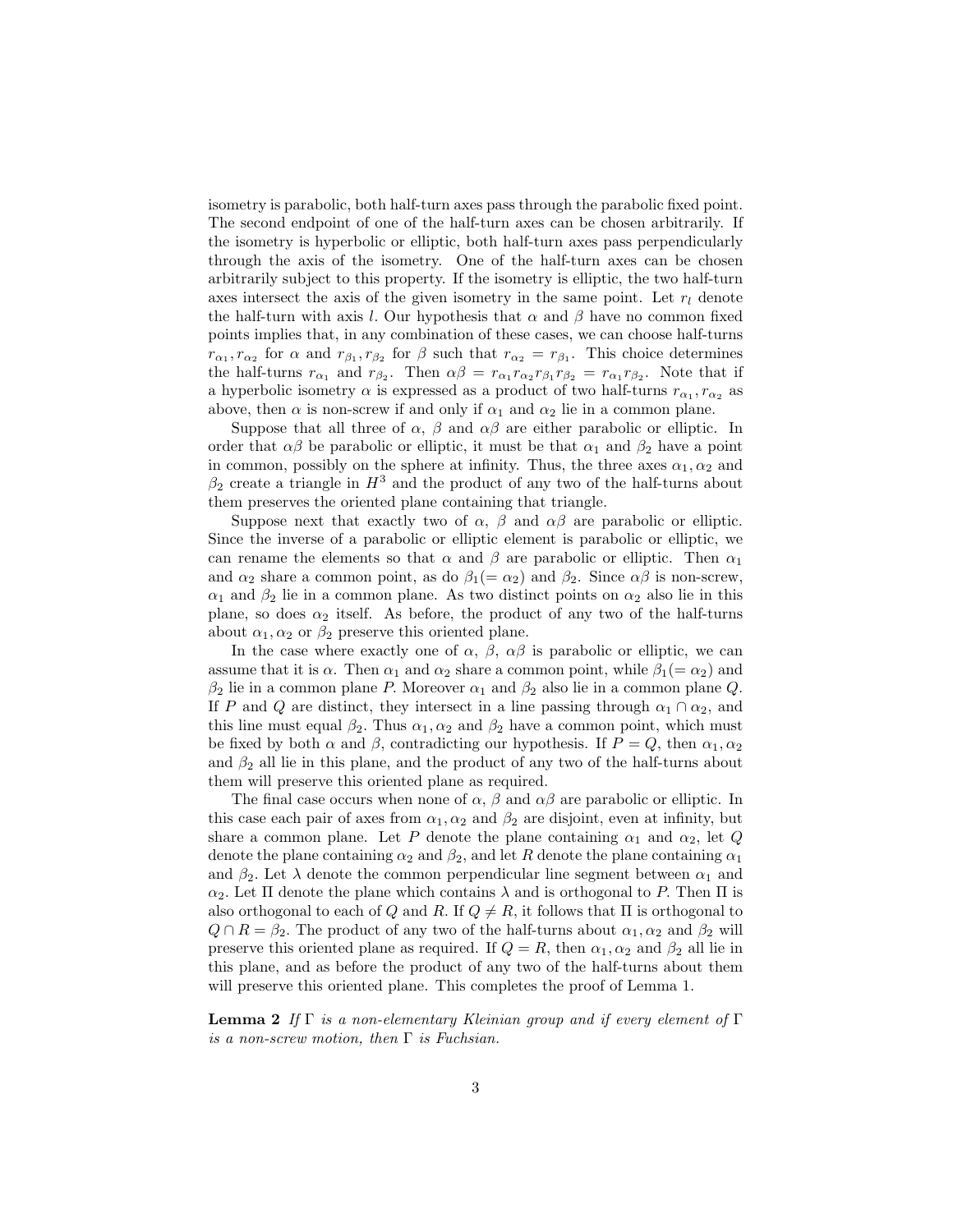**Proof:** A proof appears in [\[7](#page-6-0)], [p.108]. We give here a geometric proof. Since Γ is not elementary, there exist infinitely many distinct axes for hyperbolic (i.e. non-screw loxodromic) elements. Choose two hyperbolic elements with distinct axes. Then Lemma [1](#page-1-0) shows that the two axes lie in a plane P that is preserved by the subgroup that they generate. Suppose that there exists a limit point of Γ that is not contained in the circle that bounds P. There is a hyperbolic axis with an endpoint that is arbitrarily close to this point. Let  $\gamma$  be a hyperbolic element with axis A that has an endpoint off the circle. The set of all geodesics on  $P$  that are coplanar with  $\tilde{A}$  form a foliation of the plane  $P$ . However, there exists a hyperbolic axis in  $P$  that is not one of the geodesics in this foliation, since we can take any two of the axes in the foliation and let the hyperbolic element of the first act a number of times on the second. The second axis will be carried close to one endpoint of the first, so it cannot be a geodesic of the foliation. It follows that the whole limit set is in the boundary of P and  $\Gamma$  is Fuchsian.

### 3 The Main Result

In this section we prove the following result.

Theorem 1 *Let* M *be an orientable hyperbolic 3-manifold. Then exactly one of the following three cases occurs:*

- *1. There exists a simple closed geodesic in* M*.*
- 2. M is the quotient of  $H^3$  by a Fuchsian group corresponding to a thrice*punctured sphere.*
- *3. The fundamental group of* M *is elementary with zero or one limit point.*

**Proof:** Let  $\Gamma$  be a discrete group of isometries such that  $M = H^3/\Gamma$ . Note that if  $\Gamma$  is elementary with two limit points, then there exists a hyperbolic isometry such that the endpoints of its axis are these two limit points. In order that these be the only limit points, it must be that this is the only axis of an isometry of  $\Gamma$  in  $H^3$ . This means that this axis projects to a simple closed geodesic. We now assume that  $\Gamma$  is non-elementary. If  $\Gamma$  is Fuchsian, then either  $\Gamma$  is the fundamental group of a thrice-punctured sphere, or there is a totally geodesic surface in  $M$  that contains a simple closed geodesic. Hence, the theorem holds in this case. We now assume that  $\Gamma$  is a non-elementary non-Fuchsian discrete group. By Lemma [2](#page-2-0) we can find an element in Γ that is a screw motion. If  $\gamma$  is a screw motion we let  $l(\gamma)$  denote the translation length of  $\gamma$ , and define  $I = \inf\{l(\gamma) : \gamma \text{ is a screw motion in } \pi_1(M)\}\.$  There are now two cases depending on whether or not  $I$  is realized as the translation length of a screw motion.

**Case 1:** There is a screw motion  $\gamma$  with  $l(\gamma) = I$ . We will denote the corresponding closed geodesic by  $c$ . We claim that  $c$  must be embedded. If  $c$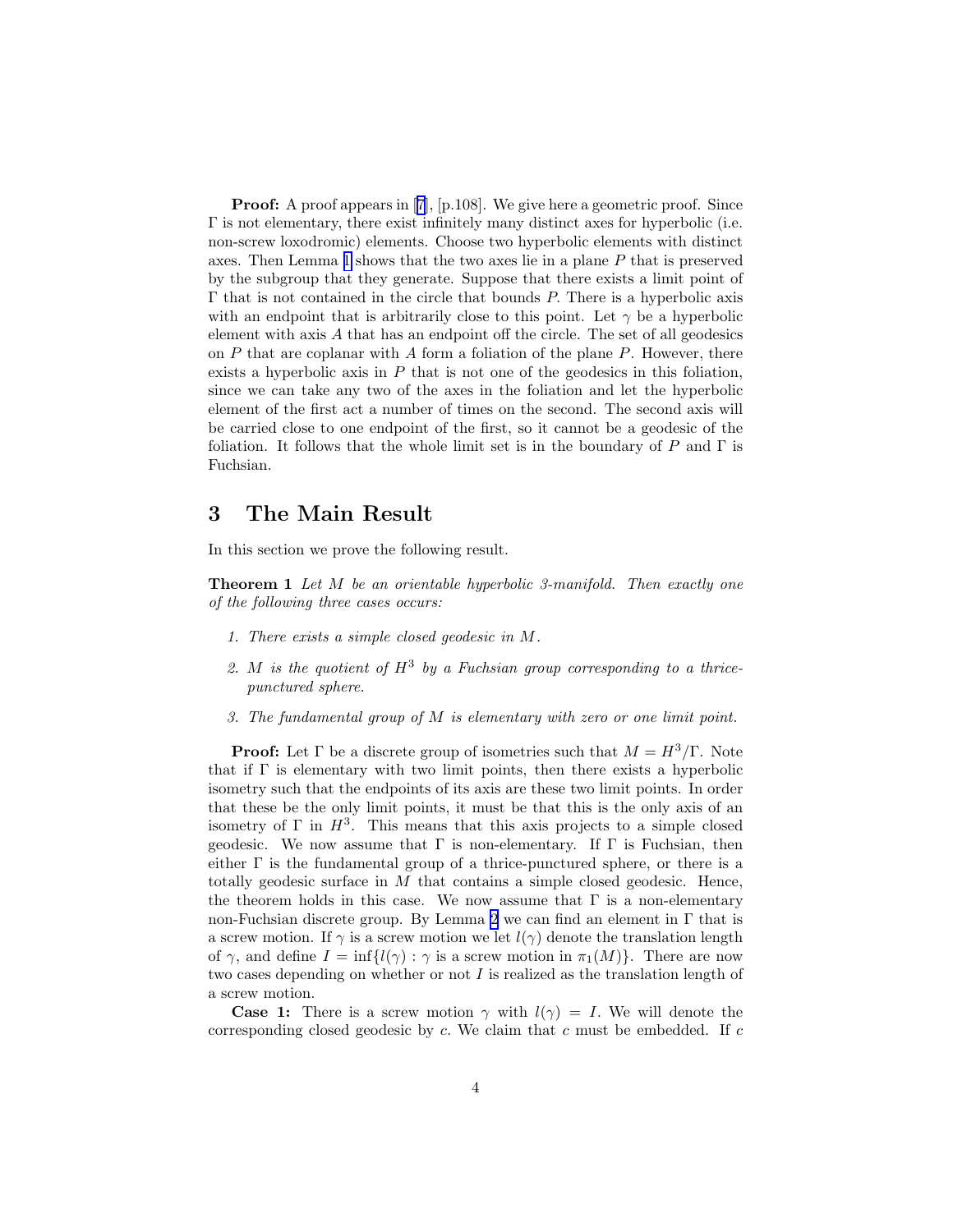is not embedded, then c intersects itself transversely at some point. We can cut and paste at this point to produce curves  $a, b$  and  $ab$ , each shorter than c, with c homotopic to  $ab^{-1}$ . Then a, b and ab must correspond to non-screw motions, as otherwise we could find closed geodesics homotopic to them that are shorter than c, contradicting the minimizing property of  $c$ . Lemma [1](#page-1-0) now implies that the isometry  $\gamma$  corresponding to c must also be a non-screw motion. This contradiction shows that  $c$  must be embedded as claimed, so that  $M$  admits a simple closed geodesic.

**Case 2:** There is no screw motion  $\gamma$  with  $l(\gamma) = I$ .

Note that in the manifolds which we are considering the fundamental group may not be finitely generated, and there need not exist a shortest closed geodesic nor a shortest screw motion. Explicit examples of hyperbolic 3-manifolds containing no shortest closed geodesic have been constructed by Bonahon and Otal [[1\]](#page-5-0).

In the following, we suppose that M does not contain a simple closed geodesic and will obtain a contradiction. Let  $c_n$  be a sequence of closed geodesics corresponding to screw motions whose lengths approach I as  $n \to \infty$ . Each of these geodesics must itself be singular. Therefore each geodesic can be subdivided at a singular point into two sub-loops, which we call  $a_n$  and  $b_n$ . Let  $\alpha_n$ ,  $\beta_n$  and  $\gamma_n$  be the closed geodesics homotopic to  $a_n$ ,  $b_n$  and  $a_n b_n^{-1}$ , if they exist. Let  $\epsilon$  denote the Margulis constant in dimension three, so that any closed geodesic of length less than  $\epsilon$  must be embedded. It follows that  $I \geq \epsilon$ . We also claim that there exists a number  $K > 0$  such that  $l(a_n) > K$  and  $l(b_n) > K$  for all n. If not, then by passing to a subsequence we can assume that  $\lim_{n\to\infty} l(a_n) = 0$ .

For any value of n with  $l(a_n) < \epsilon$ , the isometry corresponding to  $a_n$  must be parabolic. However, a very short parabolic loop must occur far out in a cusp, forcing  $c_n$  to be very long since it is not contained completely in a cusp. More explicitly, a shortest curve in a maximal horosurface (which must be an annulus or torus) cutting off a cusp has length at least 1. The shortest nontrivial curve that comes to within a distance d of the horosurface can be computed by standard hyperbolic geometry. Inverting to get the distance in terms of the length of the curve shows that a homotopically non-trivial curve in a cusp whose length is less than  $\delta < 1$  has distance at least  $\ln(\operatorname{csch}(\delta/2)/2)$  from the maximal horosurface bounding the cusp. In particular, if  $a_n$  represents a parabolic and  $\lim_{n \to \infty} l(a_n) = 0$  then  $\lim_{n \to \infty} l(c_n) = \infty$ , contradicting our choice of  $c_n$ .

Now let  $\theta_n$  be the angle between the two strands of  $b_n$  meeting at the singular point on  $c_n$ . We will show that  $\lim_{n\to\infty} \theta_n = 0$ . Suppose that  $\theta_n > \theta_0 > 0$  for all *n*. Since  $l(a_n)$  and  $l(b_n)$  are both greater than K, we can choose a segment of  $a_n$  of length greater than K, a segment of  $b_n$  of length greater than K, each with one end at the singular point of  $c_n$  and consider the triangle determined by their endpoints. This triangle has angle  $\pi - \theta_n$  at the singular point of  $c_n$ . The assumption that  $\theta_n > \theta_0 > 0$  for all n implies that the third edge of this triangle is shorter than the corresponding path along  $a_n$  and  $b_n$  by a constant  $L > 0$ , depending only on K and  $\theta_0$ . In particular, L is independent of n. If there is a closed geodesic  $\gamma_n$  homotopic to the loop  $a_n b_n^{-1}$ , it follows that  $l(\gamma_n) < l(c_n) - L$ ,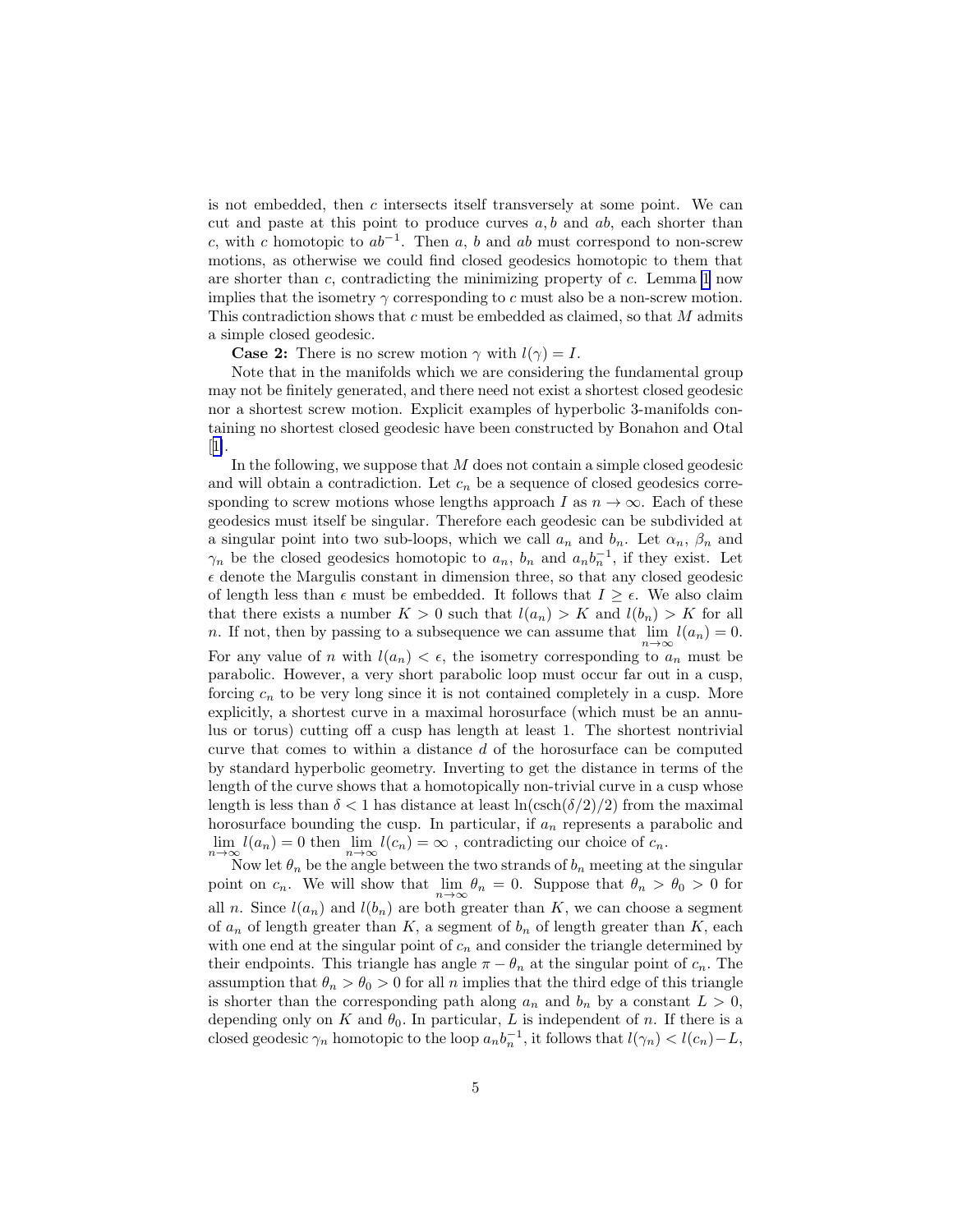<span id="page-5-0"></span>as  $a_n b_n^{-1}$  and the original loop  $c_n$  have the same length. If  $l(c_n) < I + L$ , it follows that either  $a_n b_n^{-1}$  represents a parabolic, or that  $l(\gamma_n) < I$ . In either case,  $a_n b_n^{-1}$  represents a non-screw motion. Now if  $l(c_n) < I + K$ , the fact that  $l(a_n) > K$  and  $l(b_n) > K$  for all n implies that  $l(a_n)$  and  $l(b_n)$  are each less than I, so that  $a_n$  and  $b_n$  each represent non-screw motions. Thus if n is large enough to ensure that  $l(c_n) < I + L$  and  $l(c_n) < I + K$ , then  $a_n, b_n$  and  $a_n b_n^{-1}$  will all represent non-screw motions. But now Lemma [1](#page-1-0) implies that  $c_n$  represents a non-screw motion – a contradiction.

Finally, consider the case where the angle  $\theta_n$  at the singular point of the closed geodesic  $c_n$  satisfies  $\lim_{n\to\infty} \theta_n = 0$ . Recall that there exists a number  $K > 0$  such that  $l(a_n) > K$ . As the sequence of closed geodesics  $c_n$  has length bounded above and it is trivial that  $l(a_n) < l(c_n)$ , it follows that we can bound the length of  $a_n$  between two constants  $0 < K < l(a_n) < M$ . Lifting to the universal cover, we have two geodesic lifts of  $c_n$  crossing at a pre-image  $Q$  of the singular point. Along each geodesic at a distance  $l(a_n) < M$  from the crossing point, we have two points which also project down to the singular point. If P is one of these points, then  $a_n^2 P$  is the other, where  $a_n$  denotes the element of  $\Gamma$  which sends P to Q. Recall that we are assuming that as n approaches  $\infty$ ,  $\theta_n$  approaches 0. Thus  $\lim_{n\to\infty} d(P, a_n^2 P) = 0$ . Since sufficiently short closed geodesics are simple, it must be that  $a_n^2$ , and therefore  $a_n$  itself, are parabolic for large *n*. For a parabolic element,  $d(P, a_n^2 P) \to 0 \Rightarrow d(P, a_n P) \to 0$ , which contradicts the fact that  $l(a_n) > K$ . This contradiction completes the proof that M must contain a simple closed geodesic. Note that, in fact, our argument shows more than this. It shows that all sufficiently short closed geodesics in M coming from screw motions must be simple.

### References

- [1] F. Bonahon and J. P. Otal, Varietes hyperboliques a geodesiques arbitrairement courtes. Bull. London Math. Soc. 20 (1988), no. 3, 255–261.
- [2] T. Chinburg and A. Reid, Closed hyperbolic 3-manifolds whose closed geodesics all are simple. J. Differential Geom. 38 (1993), 545–558.
- [3] M. A. Grayson, Shortening embedded curves, Ann. of Math. (2)129, (1989), 71–111.
- [4] J. Hass and P. Scott, Shortening curves on surfaces , Topology, 33 (1994), 25–43.
- [5] S. Kojima, Isometry transformations of hyperbolic 3-manifolds, Topology and its Appl., 29 (1988) 297-307.
- [6] L. Lusternik and L. Schnirelmann, M´ethodes Topologiques dans les Problèmes Variationnelles, Hermann and Co., Paris 1934.